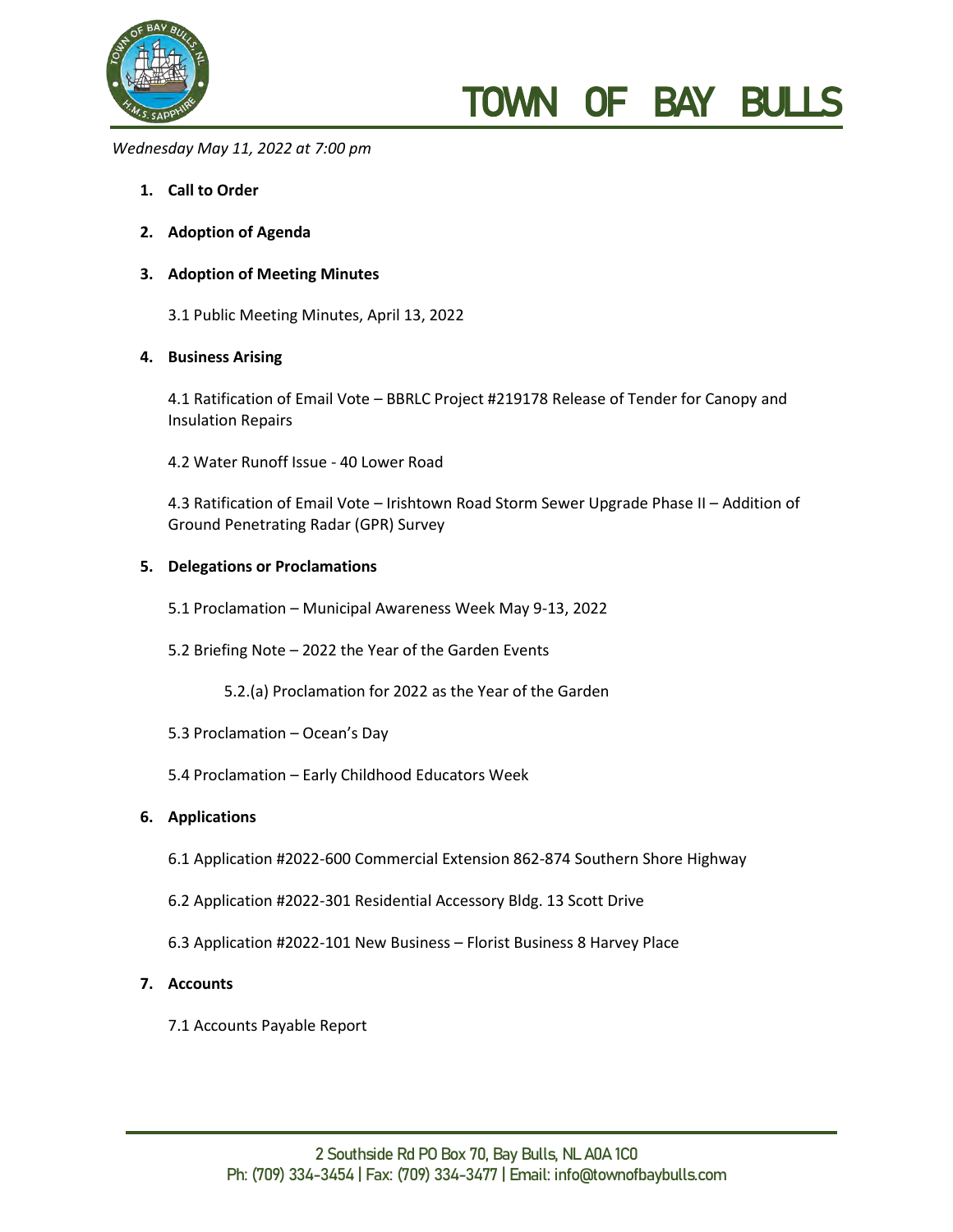

# TOWN OF BAY BU

### **8. Committee Reports**

- 8.1 Northeast Avalon Joint Council Meeting Package April 13, 2022
- 8.2 BBBAA Financial Report March 2022
- 8.3 BBBAA Monthly Update March 2022
- 8.4 BBBAA After School Program Update April 2022
- 8.5 BBBAA Easter Camp Budget

#### **9. Action Required**

- 9.1 Authorization to Pay CRA at Community Credit Union
- 9.2 Sheldon Drive Playground Equipment Inspection Cost
- 9.3 Fence for Town Garage Area
- 9.4 Revised June Public Meeting Date
- 9.5 Development Applications Archeological Assessment
- 9.6 Transfer of Recreational Grounds
- 9.7 Survey Services for Approval
- 9.8 Crosswalk Review
- 9.9 BBRLC Upgrading Project #219178 Mechanical & Electrical Tender Results for Award
- 9.10 BBRLC Upgrading Project #219178 Canopy and Insulation Tender Results for Award

#### **10. Information Only**

- 10.1 Town of Bay Bulls Tax Receivable Summary Quarter 1 2022
- 10.2 Embracing Neurodiversity Conference
- 10.3 Circular Master Specification Changes and Other Updates
- 10.4 Circular Risk of Liquid and Fuel Adjustments and Form 7 & 15
- 10.5 Snow Clearing Season 2021-2022 Budget Summary
- 10.6 Climate Change Lens Irishtown Road Storm Sewer Upgrade Ph II Project #17-GI-22-00040